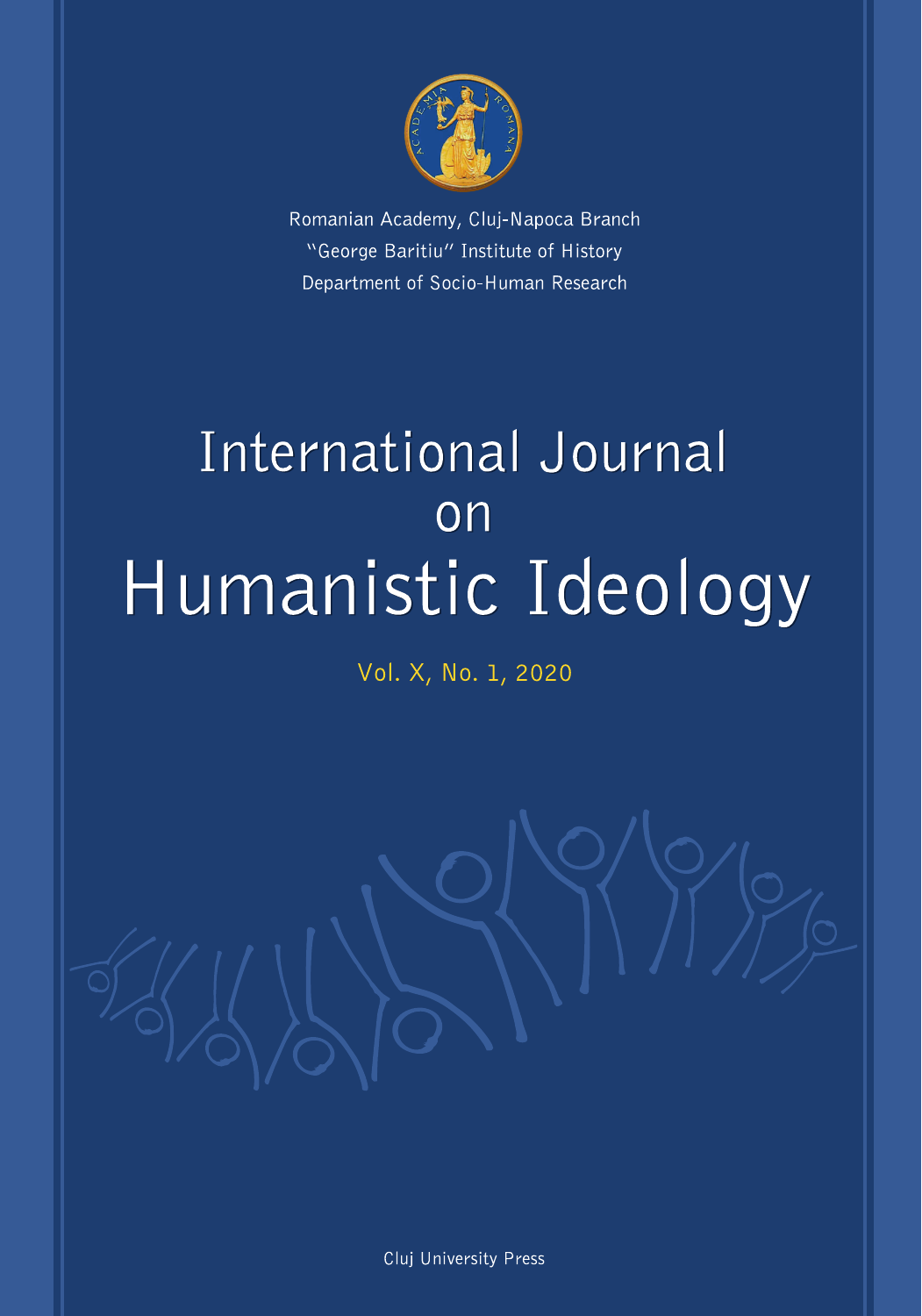

Department of Socio-Human Research "George Barițiu" History Institute of The Romanian Academy, Cluj-Napoca

Website: www.socio.humanistica.ro E-mail: ijhi@academia-cj.ro No. 8, M. Kogălniceanu Street, 400084, Cluj-Napoca, Romania, Tel./Fax: +40 264 59 27 83

### **INTERNATIONAL JOURNAL ON HUMANISTIC IDEOLOGY**

# **VOL. X No. 1 2020**

# **TOPIC:**

# **Pain and Pleasure / Schmerz und Lust**

**I**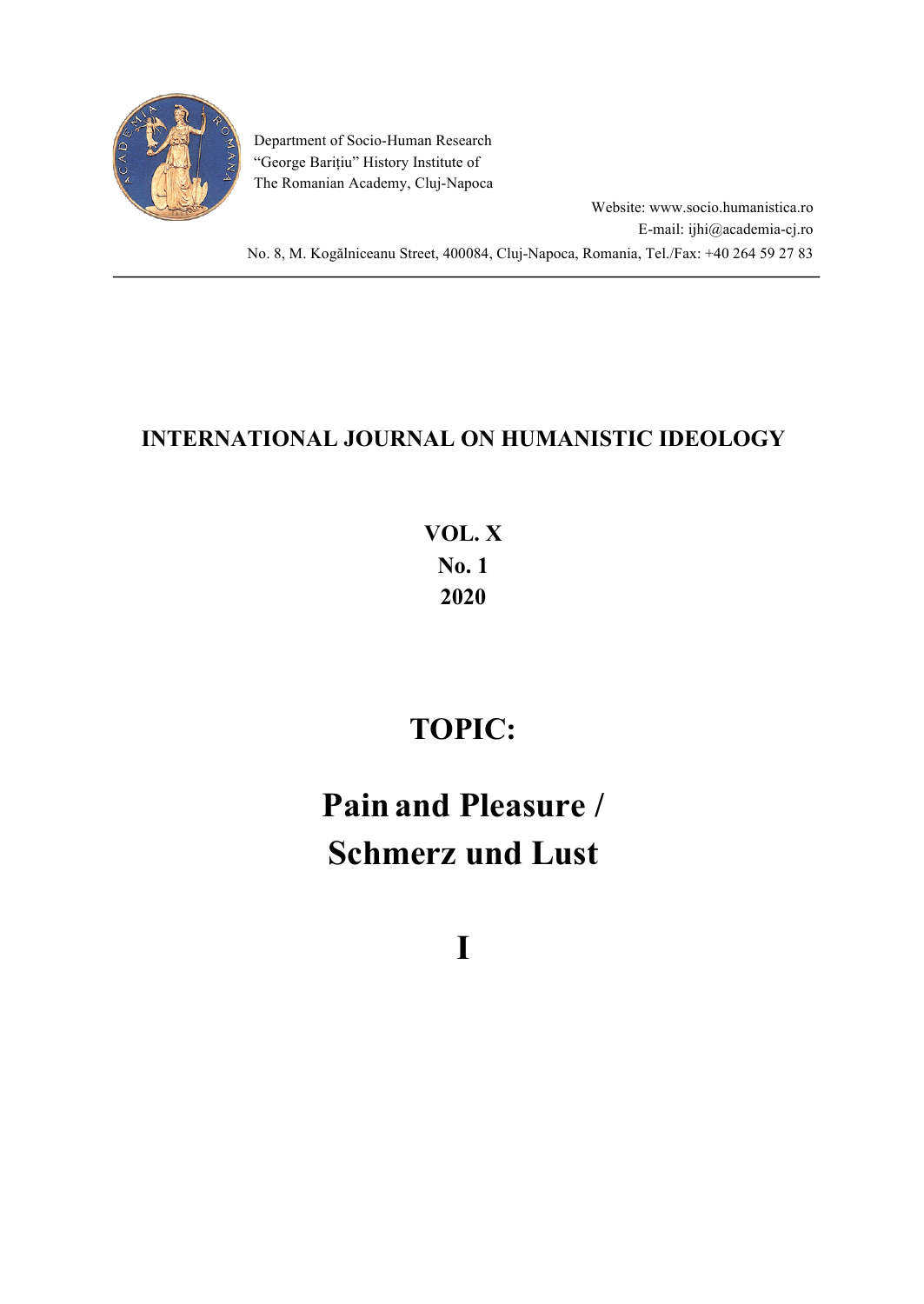#### **SCIENTIFIC/EDITORIAL BOARD**

#### *Editor-in-Chief:*

**Virgil CIOMOȘ**, Department of Socio-Human Research, "George Bariţiu" History Institute of The Romanian Academy, Cluj-Napoca, Romania

#### *Editorial Board:*

**Cristian BODEA, Virgil CIOMOȘ, Silviu G. TOTELECAN**, Department of Socio-Human Research, "George Bariţiu" History Institute of The Romanian Academy, Cluj-Napoca, Romania

#### *Advisory Board:*

**Giovanni CASADIO**, Professor, Ph.D. (History of Religions), Faculty of Letters and Philosophy, University of Salerno, Italy; **Ion COPOERU**, Professor, Ph.D. (Philosophy), Department of Philosophy, Babeș-Bolyai University of Cluj-Napoca, Romania; **James Gordon FINLAYSON**, Ph.D. (Philosophy), Department of Philosophy, University of Sussex, UK; **Mathew HUMPHREY**, Ph.D. (Political Philosophy), School of Politics and International Relations, University of Nottingham, UK; **David McLELLAN**, Emeritus Professor, Ph.D. (Political Theory), Politics and International Relations, University of Kent, UK; **George PATTISON**, Ph.D. (Theology and Religious Studies), School of Critical Studies, University of Glasgow; **Jean-Louis VIEILLARD-BARON**, Emeritus Professor, Ph.D (Philosophy), Department of Philosophy, University of Poitiers, France.

*Manuscript Editors*: Cristian Bodea, Virgil Ciomoș.

*Web Designers*: Petru Diaconu, Silviu G. Totelecan; *Cover*: Radu Nebert.

**ISSN: 2285 – 4517 (Online) ISSN: 1844 – 458X (Print) ISSN–L: 1844 – 458X (Print)**

I. Ciomoș, Virgil (Ed.)

#### **© 2020, Department of Socio-Human Research & authors**

#### **CLUJ UNIVERSITY PRESS SUBSCRIPTIONS**

51, Hașdeu Street **ijhi@academia-cj.ro** 400371 Cluj-Napoca, Romania Tel./Fax:+40264597401 editura@editura.ubbcluj.ro http://www.editura.ubbcluj.ro

Director: Codruţa Săcelean **http://www.socio.humanistica.ro**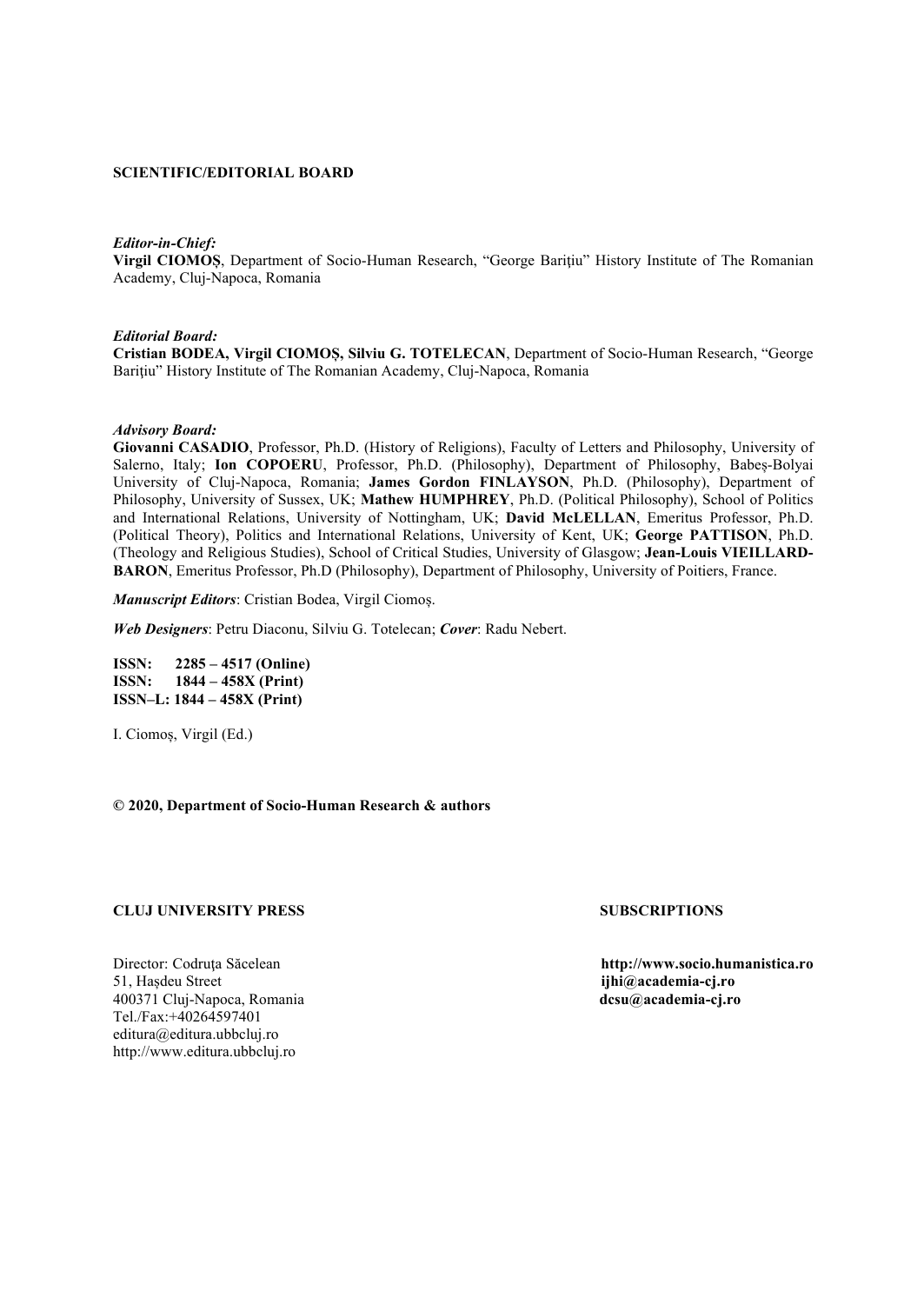### **INTERNATIONAL JOURNAL ON HUMANISTIC IDEOLOGY**

**Vol. X No. 1 2020**

# **Pain and Pleasure / Schmerz und Lust I**

**Guest Editors:**

**Alina NOVEANU & Cristian BODEA**

## **PRESA UNIVERSITARĂ CLUJEANĂ / CLUJ UNIVERSITY PRESS 2020**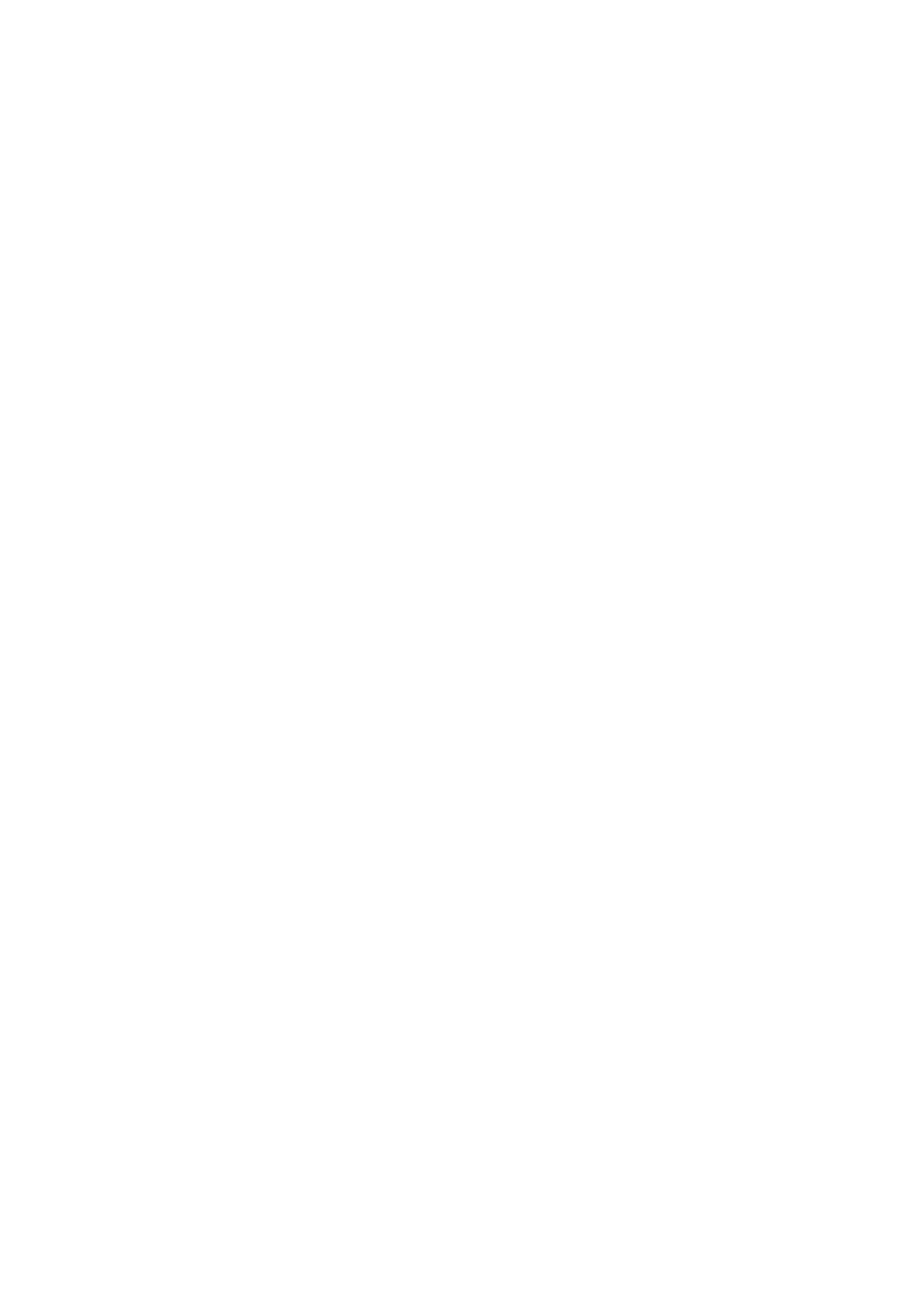### **CONTENTS - INHALT**

|--|--|--|

Virgil CIOMOȘ, Europas Geburtsschmerzen. Die kommende Gemeinschaft (Eröffnungsvortrag der Philosophischen Tagung »Über den 

#### $\star$

| <b>Dietmar KOCH</b> , Über den »Hohen Schmerz«. Überlegungen im Blick auf  |
|----------------------------------------------------------------------------|
|                                                                            |
|                                                                            |
| Ralf ELM, "Süße des Lebens", "Schmecken des Schönen" und höchstes          |
|                                                                            |
|                                                                            |
|                                                                            |
|                                                                            |
|                                                                            |
|                                                                            |
| <b>Cristian BODEA,</b> What do We Suffer from? The Phenomenology of Affect |
|                                                                            |
|                                                                            |
| Flaviu Victor CÂMPEAN, The Lack of the Body and the Body of Writing        |
|                                                                            |